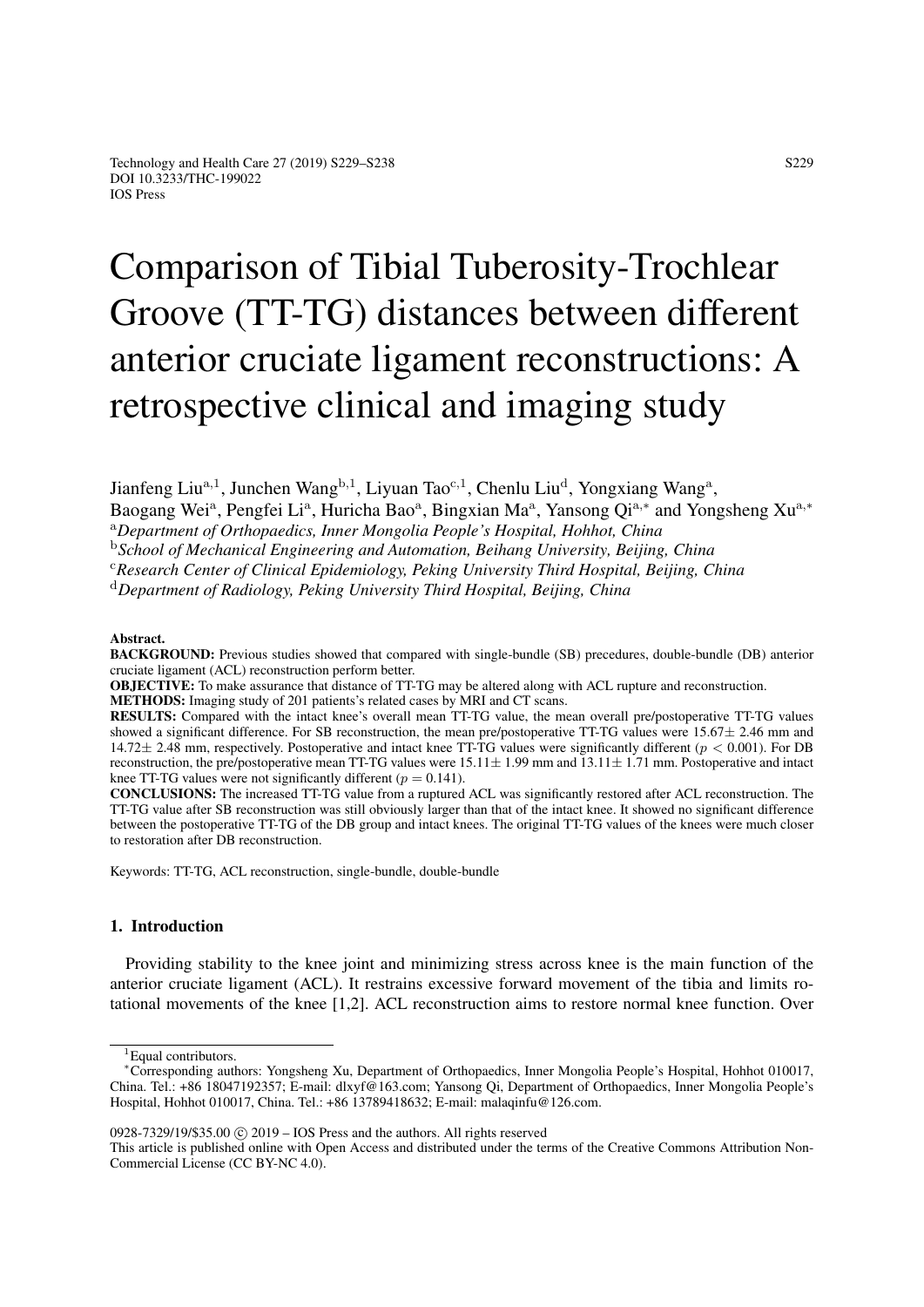#### S230 *J. Liu et al. / TT-TG distances between different anterior cruciate ligament reconstructions*

the past decade, ACL reconstruction has been undergone as a SB reconstruction, which is the gold standard technique worldwide. Recently, however, several scholars have conducted double-bundle (DB) reconstruction [\[1,](#page-7-0)[3–](#page-7-2)[7\]](#page-7-3). SB ACL reconstruction does not restore tibial rotation [\[9](#page-7-4)[–12\]](#page-8-0). Excessive tibial rotation will lead to abnormal loading of the cartilage areas that leads to osteoarthritis finally [\[13\]](#page-8-1). Fu et al. [\[1\]](#page-7-0) suggested that is an important that restoring knee stability decrease the incidence of degenerative changes through ACL reconstruction after rupture of the ACL. Tajima et al. [\[14\]](#page-8-2) reported that DB ACL reconstruction restores the patellofemoral joint contact area and contact pressures better than SB ACL reconstruction. Besides, the tibial tuberosity-trochlear groove (TT-TG) distance of an ACL deficit knee may be altered and may require restoration after reconstruction. However, information on this topic is limited. The TT-TG value could indicate the displacement relationship of the tibiofemoral joint and could be used to show tibial rotation stability.

We hypothesized that the TT-TG value may be altered after ACL rupture and reconstruction and that two different surgical methods would produce different TT-TG results.

# 2. Materials and methods

# *2.1. Clinical data*

This retrospective study included patients in our hospital from February, 2008 to April, 2016, males and females with a primary one-sided total ACL rupture undergoing arthroscopic SB or DB ACL reconstruction. All arthroscopic reconstructions were conducted by the same senior surgeon (Yong-Sheng Xu). All patients involved in this study gave their informed consent. Institutional review board approval of Inner Mongolia People's Hospital was obtained for this study.

Patients with the following conditions underwent SB ACL reconstruction: (1) a small or narrow intercondylar fossa; (2) still at a growing age; (3) severe arthritis; and (4) multiple knee ligament injuries or a knee dislocation. Otherwise, patients underwent DB ACL reconstruction.

Patients meeting the following criteria were excluded: (1) patellofemoral disorder or patellar dislocation; (2) lower limb fractures; (3) active infection affecting the limb subject to treatment/possibilitis could lead to postoperative infection; (4) multiple ligament injuries in the ipsilateral knee, e.g., MCL or PCL injury; (5) meniscal injuries that were addressed with partial resection of more than  $> 1/3$  of the area; (6) knee cartilage injury of grade III; (7) knee degeneration of grade III or above on the Kellgren-Lawrence scale [\[15\]](#page-8-3); (8) general joint laxity with a score of 4 or above on the Beighton-Horan index [\[16\]](#page-8-4); (9) contraindications for MRI-scanning; and (10) professional or highly competitive athletes.

Imaging analysis was performed by a senior orthopaedic surgeon (YXW) and an imaging technician (CLL), who measured each other blindly and reported the consistency of the measurements, the intraclass correlation coefficient (ICC) is 0.913. Preoperative and postoperative image examinations were conducted as follows: (1) MRIs of the injured knee with a scan range from the trochlear groove to the tibial tuberosity were obtained with a fully extended knee for each patient. (2) Patellar lateral projection X-ray images of the injured knee flexed at 30°/60°/90° were captured to evaluate any patellofemoral disorders. (3) Anterior-posterior and medial-lateral projection X-ray images of the injured knee were captured to evaluate degeneration of the knee. (4) Postoperative CT scans of both knees fully extended were recorded for TT-TG and bone tunnel position measurements.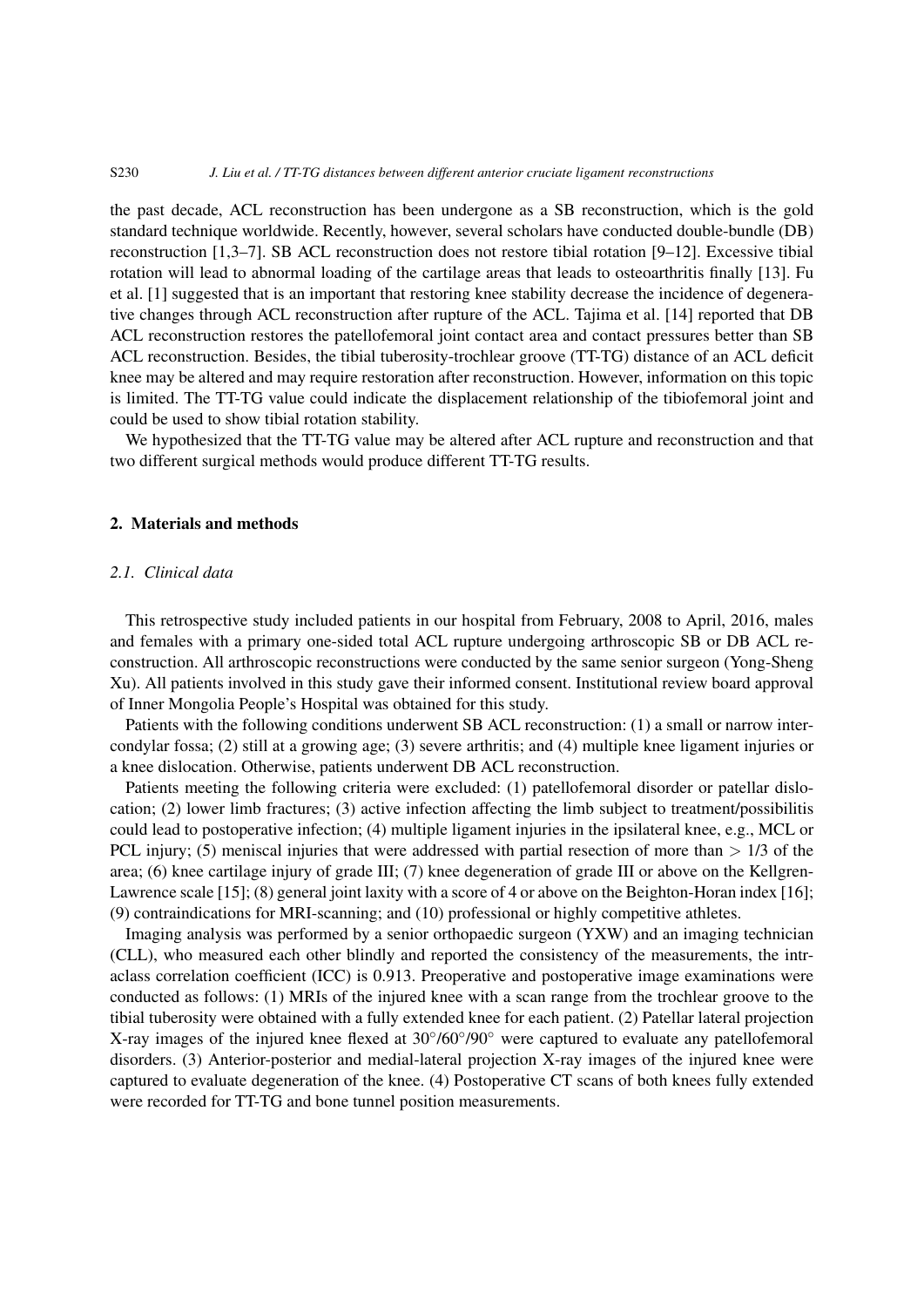<span id="page-2-0"></span>

| <b>MRI</b> parameters |                  |                  |                  |                  |  |  |
|-----------------------|------------------|------------------|------------------|------------------|--|--|
|                       | Sag T1           | Sag PD           | Cor PD           | AxPD             |  |  |
| Sequence              | <b>FSE</b>       | <b>FSE</b>       | <b>FSE</b>       | <b>FSE</b>       |  |  |
| Fat saturation        | No               | Yes              | Yes              |                  |  |  |
| $TR \,$ (ms)          | 779              | 3016             | 2976             | 2125             |  |  |
| $TE$ (ms)             | Min full         | 32               | 32               | 35               |  |  |
| Matrix size           | $384 \times 256$ | $320 \times 288$ | $320 \times 256$ | $320 \times 288$ |  |  |
| FOV (cm)              | 16               | 16               | 16               | 16               |  |  |
| Thickness (mm)        | 3.5              | 3.5              | 3.5              | 4                |  |  |
| Space (mm)            | 0.5              | 0.5              | 0.5              | 0.8              |  |  |

#### Table 1 MRI parameters

FSE: fast spin echo, SE: spin echo, TR: repetition time, TE: echo time, FOV: field of view.

# *2.2. Operation technique*

Traditional arthroscopic SB ACL reconstruction was conducted with a technique as the same as Harner et al. [\[17\]](#page-8-5), Staubli and Rauschning [\[18\]](#page-8-6) and Gong et al. [\[19\]](#page-8-7) whose techniques previously reported. A semitendinosus-gracilis tendon (STG) graft was selected. The graft was assembled in the same way for the DB reconstruction protocol was previously reported by Yu et al. [\[5\]](#page-7-5) and Leung et al. [\[20\]](#page-8-8).

## *2.3. Postoperative rehabilitation protocol*

Both SB and DB reconstruction groups adopted the same rehabilitation protocol. Patients began rangeof-motion exercises 4 days after the operation. Postoperative CT scans of both knees and anteroposterior and lateral radiographs were taken 4 days after surgery. After 6 weeks, full weight-bearing with a knee brace was permitted, and the knee should have been able to flex to at least 120° and extend to the same angle of the bilateral intact knee. Knee brace protection during activities was required until 3 months after surgery, when flexion and extensionreached as same as the intact kneepostoperatively, we encouraged patients to start jogging and swimming. Full physical exercises should be limited in 6 months postoperatively. Postoperative outpatient follow-up visits occurred after 6 weeks, 3, 6, and 12 months, and the follow-up period after one year is every other year.

# 3. Measurements

## *3.1. MRI examination protocol*

The MRI protocol was performed as previously reported [\[21,](#page-8-9)[22\]](#page-8-10). We adopted a 3.0-Tesla MR system (Magnatom 750WS, GE Medical Systems, USA) using a knee coil (GE Medical Systems, USA) with he following series: (1) sagittal T1-weighted spin echo: repetition time (TR) 779 ms, echo time (TE) Min full ms; (2) sagittal protein density (PD) fast-saturated spin echo: TR 3016 ms, TE 32 ms; (3) coronal PD fat-saturated spin echo: TR 2976 ms, TE 32 ms; and (4) Ax PD fat-saturated fast spin echo: TR 2125 ms, TE 35 ms. All serials included in Table [1.](#page-2-0)

# *3.2. CT examination protocol*

A spiral CT scan (CT Machine: Siemens Medical Systems, Erlangen, Germany) was systematically performed. The patients were placed supine on the scanner and both knees were positioned in neutral rotation. The scanning procedure acquired 4.0 mm CT slices from the hip joint to the ankle joint (Table [2\)](#page-3-0).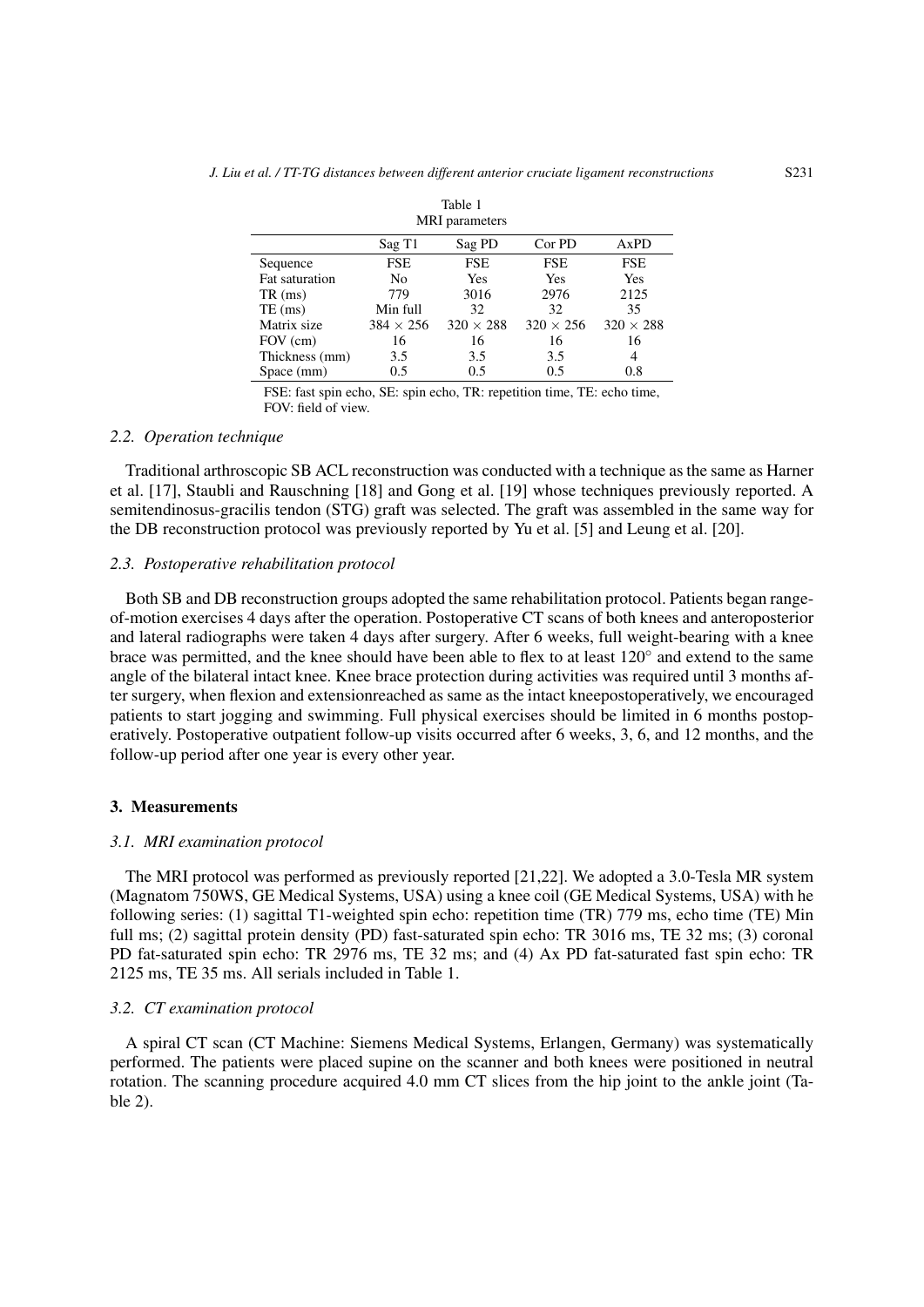<span id="page-3-0"></span>

| $\cdots$               |                  |  |  |  |  |
|------------------------|------------------|--|--|--|--|
| CT parameters          |                  |  |  |  |  |
| Factors                |                  |  |  |  |  |
| mAs                    | 100              |  |  |  |  |
| kVp                    | 120              |  |  |  |  |
| Type of scan           | Axial            |  |  |  |  |
| Scan range             | Lower extremity  |  |  |  |  |
| Gantry tilt            | $\Omega^{\circ}$ |  |  |  |  |
| Algorithm              | <b>Bone</b>      |  |  |  |  |
| Matrix size            | $512 \times 512$ |  |  |  |  |
| Field of view          | $18 \text{ cm}$  |  |  |  |  |
| Calibration file       | Large body       |  |  |  |  |
| Thickness (mm)         |                  |  |  |  |  |
| mA and scan time (mAs) | 100              |  |  |  |  |

 $Table 2$ 

<span id="page-3-1"></span>

Fig. 1. TT-TG Measurements on CT.

# *3.3. TT-TG values*

The postoperative TT-TG values of both SB and DB groups were measured between the most anterior point of the tibial tuberosity and the deepest bony point of the trochlear groove using lines perpendicular to the tangent of the bony borders of the posterior condyles on axial CT scans, as illustrated by Goutallier et al. [\[23\]](#page-8-11) except that the CT scans were performed with the knee fully flexed. A tangent line was drawn on the axial section passing through the posterior femoral condyles. Next, a perpendicular line was drawn through the deepest point of the trochlea and then transferred to the axial section with the most anterior point of the tibial tuberosity. A line was drawn through the most anterior point of the tibial tuberosity and perpendicular to the baseline. The distance between the two perpendicular lines was measured in millimetres (Fig. [1\)](#page-3-1). A high correlation between the CT scan and MRI scan measurements of the TT-TG were demonstrated by Schoettle et al. [\[24\]](#page-8-12). To protect patients from excessive radiation within a short interval, the preoperative TT-TG values were measured from the patients' preoperative MRI scans (Fig. [2\)](#page-4-0). All computerized digital measurements were conducted by one observer using the picture archiving and communications system (PACS) of our department.

## *3.4. Statistical analysis*

Statistical analysis was performed with SPSS 25.0 software for Windows (SPSS, Inc., Chicago, IL, USA). A paired t-test was used to compare the pre- and postoperative TT-TG values. The independent sample t-test was used to compare the TT-TG values between two ACL reconstructions groups and intact knees. Significance was established at  $p < 0.05$  (two-sided).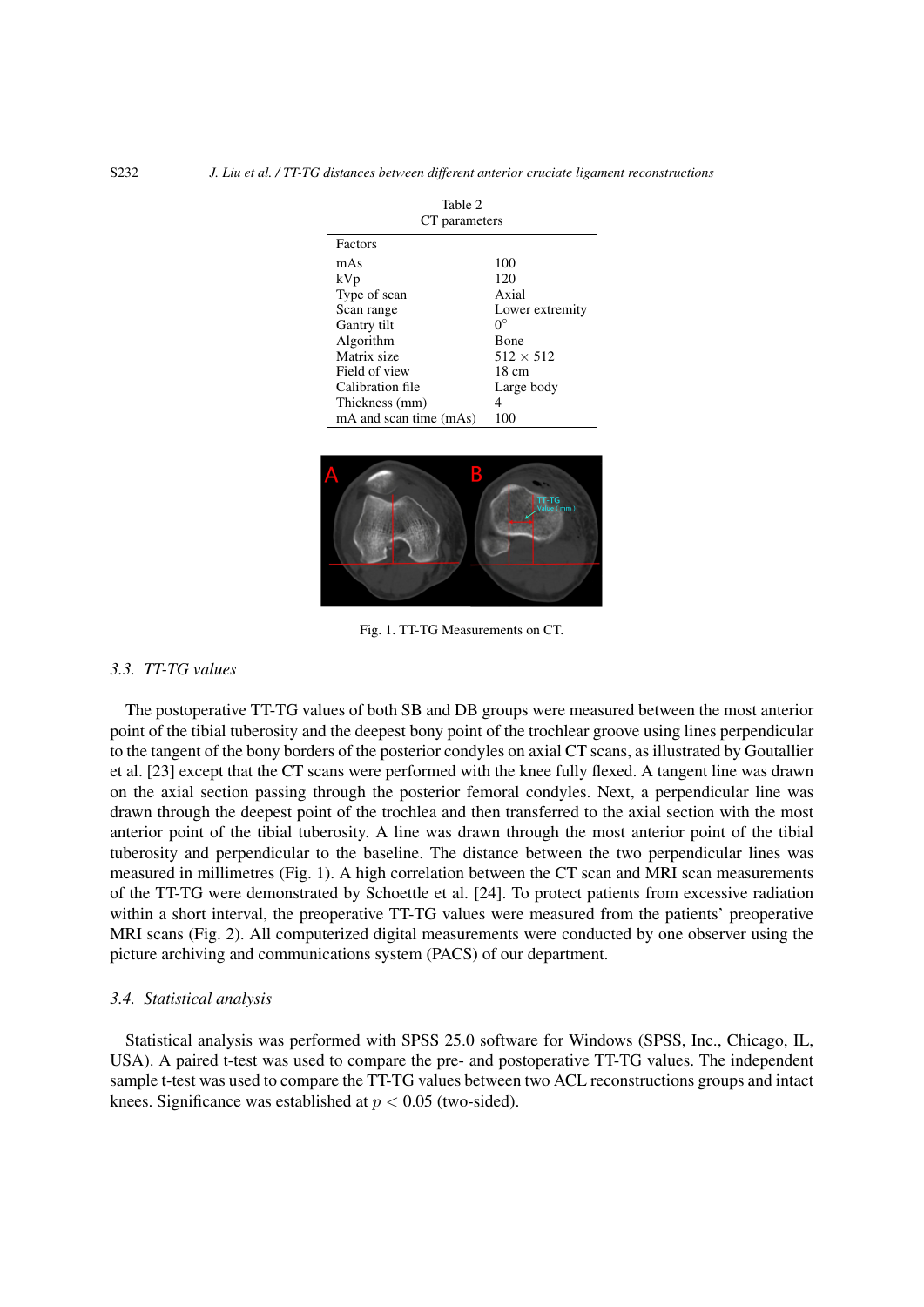<span id="page-4-1"></span>

| rapie 5<br>Patient data |                  |                 |       |    |                    |             |  |
|-------------------------|------------------|-----------------|-------|----|--------------------|-------------|--|
|                         | $\boldsymbol{n}$ | Age $(v)^*$     | Male* |    | Female* Left knee* | Right knee* |  |
| SB group                | 103              | $32.6 \pm 3.32$ |       |    |                    |             |  |
| DB group                | 98               | $33.2 \pm 3.75$ | 63    | 35 | 39                 | 59          |  |

\*No significant difference between the patient data of the two groups at  $p > 0.05$ .

<span id="page-4-0"></span>

Fig. 2. TT-TG Measurements on MRI.

# 4. Results

## *4.1. Patient data*

Overall, 201 patients (134 males and 67 females) with an average age of  $32.89 \pm 3.41$  (range: 18–40) years were included in the study. The patient data of the two groups were not significantly different (Table [3\)](#page-4-1). Concurrent with the ACL reconstruction, 17 patients also underwent Fast-fix suturing of the lateral or medial meniscus; 51 patients had a partial meniscectomy of the lateral, medial or bilateral meniscus, and 22 patients underwent shaver debridement or radiofrequency gasification on cartilage lesions.

# *4.2. TT-TG values*

The overall mean TT-TG value of the intact knee was  $12.41 \pm 2.21$  mm. The mean overall preoperative TT-TG value was  $15.40 \pm 2.21$  mm. The mean overall postoperative TT-TG value was  $13.94 \pm 2.18$  mm. The overall preoperative and postoperative TT-TG values were significantly different ( $p < 0.001$ ). The mean preoperative and postoperative TT-TG values of the SB group were  $15.67 \pm 2.46$  mm and  $14.72 \pm 2.46$ 2.48 mm, respectively. The postoperative TT-TG value of patients undergoing SB ACL reconstruction was significantly smaller than that before surgery ( $p = 0.013$ ). The postoperative and healthy knee TT-TG values ( $p < 0.001$ ) were significantly different. The mean preoperative and postoperative TT-TG values of the DB group were  $15.11 \pm 1.99$  mm and  $13.11 \pm 1.71$  mm, respectively. The TT-TG values of patients who underwent DB ACL reconstruction were also significantly smaller than those before surgery ( $p < 0.001$ ). The postoperative TT-TG values in the DB group and the healthy knee TT-TG values were not significantly different ( $p = 0.141$ ) (Table [4\)](#page-5-0).

### 5. Discussion

Patellofemoral disorder is a common orthopaedic problem. The ACL's function is to stabilize the knee and minimize stress across the knee joint. The ACL restrains excessive forward movement of the tibia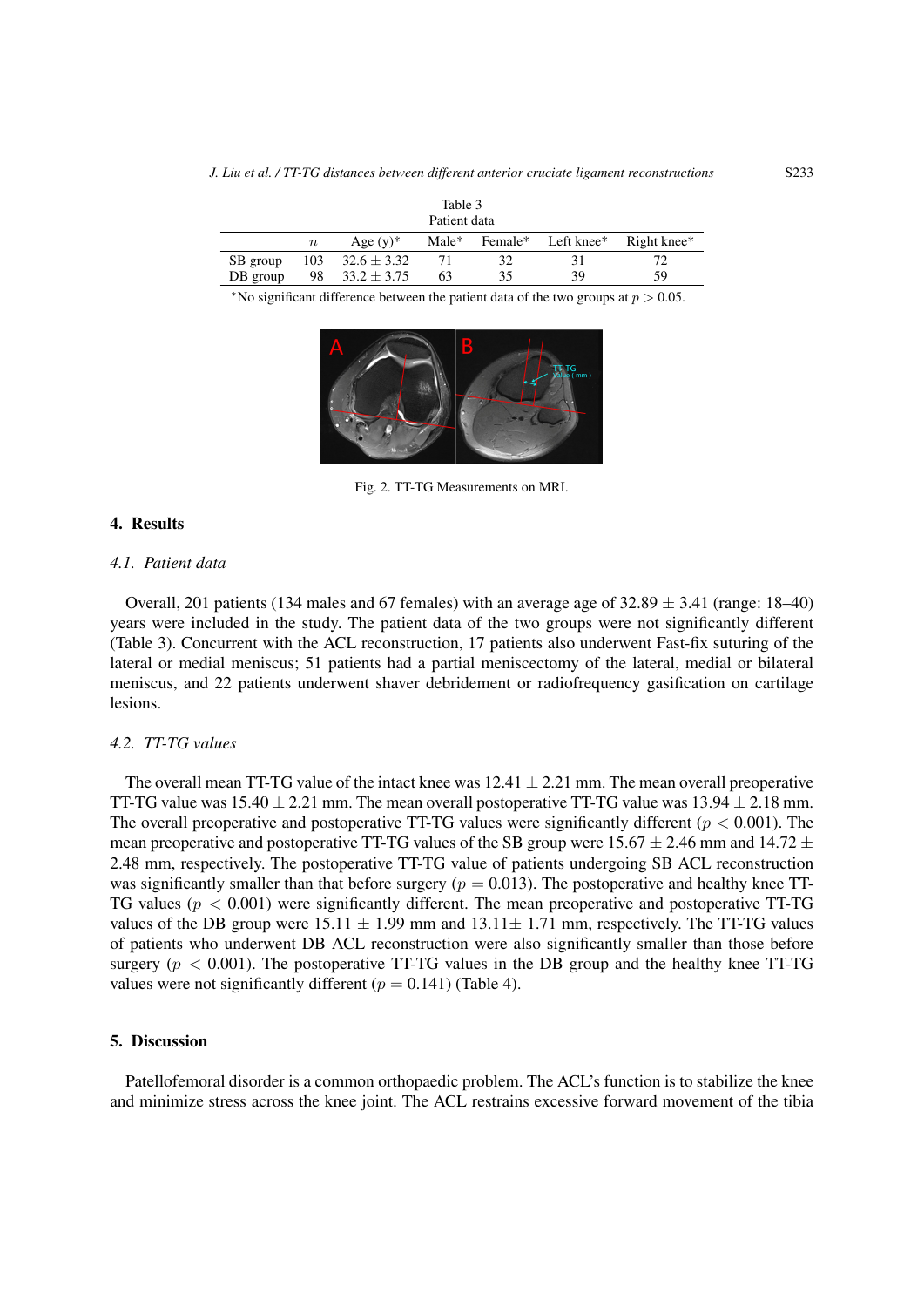<span id="page-5-0"></span>

|          | N.  | Intact knee (mm) | Preoperative Postoperative |                                           | D <sub>1</sub> | $D^2$   | D3      |
|----------|-----|------------------|----------------------------|-------------------------------------------|----------------|---------|---------|
| Overall  | 201 | $12.41 + 2.21$   |                            | $15.40 + 2.21$ $13.94 + 2.18$ < 0.001     |                | 0.076   | < 0.001 |
| SB group | 103 | $12.35 \pm 2.52$ |                            | $15.67 + 2.46$ $14.72 + 2.48$ < 0.001     |                | < 0.001 | 0.013   |
| DB group | 98  | $12.45 \pm 1.95$ |                            | $15.11 \pm 1.99$ $13.11 \pm 1.71$ < 0.001 |                | 0.141   | < 0.001 |
|          |     |                  |                            |                                           |                |         |         |

Table 4 TT-TG values of preoperative, postoperative and intact knee

Note:  $p1$  – the statistical significant between the preoperative and the intact TT-TG values,  $p2$  – the statistical significant between the postoperative and the intact TT-TG values,  $p3$  – the statistical significant between the preoperative and the postoperative TT-TG values.

and limits rotational movements of the knee [\[1,](#page-7-0)[2](#page-7-1)[,25\]](#page-8-13). Chronic injuries, degeneration of the articular cartilage, meniscal tears and arthritis may be caused by anterior-posterior instability, rotatory instability, etc. could cause ACL deficiency [\[13\]](#page-8-1). Stergiou et al. [\[13\]](#page-8-1) stated that excessive tibial rotation leads to abnormal loading of the cartilage areas that are not commonly loaded in the healthy knee. Over time, this abnormal loading will lead to osteoarthritis. ACL reconstruction aims to restore normal knee function. However, Biau et al. [\[8\]](#page-7-6) reported that only 41% and 33% of patients undergoing SB ACL reconstruction with patellar and hamstring tendon grafts respectively, realize a recovery to a normal state based on the final overall IKDC score. Georgoulis et al. [\[10](#page-7-7)[,26\]](#page-8-14) demonstrated that ACL reconstruction was not fit to restore tibial rotation totally. As a result, cartilage degeneration still increased after ACL reconstruction, despite SB or DB ACL reconstruction.

Our study showed that the TT-TG values were significantly restored after ACL reconstruction. The restoration of the TT-TG values not only indicated that ACL reconstruction could improve the anteriorposterior stability but also significantly improve rotational knee stability based on tibial rotation. However, the restored TT-TG values of the SB and DB ACL reconstructions were not significantly different.

Our results thus demonstrated that traditional SB ACL reconstruction cannot fully restore the native anatomy of the affected knee. Although the TT-TG values of the patients were partly restored to a closerto-normal level, the intact knee and the SB groups were still significantly different. More specifically, the traditional SB ACL reconstruction could not fully restore the tibial rotation of the knee. Correspondingly, Yu et al. [\[5\]](#page-7-5) and Tajima et al. [\[14\]](#page-8-2) have demonstrated that SB ACL reconstruction could not restore the normal pressure area of the patellofemoral joint as well as DB ACL reconstruction.

In DB ACL reconstruction group, the patients' TT-TG values were restored to a level not significantly different from that of an intact knee, while the SB reconstruction did not reach such restoration levels. This may indicate that the DB ACL reconstruction better resembles the native anatomy of the ACL and the native knee kinematics than SB ACL reconstruction. The information from the 1-year postoperative second-look arthroscopy during hardware removal of patients who underwent DB ACL reconstruction with our research team indicated that the articular cartilage degenerated significantly less than that in patients who underwent SB reconstruction, which suggests that DB ACL reconstruction could more significantly decelerate the postoperative cartilage damage than SB ACL reconstruction.

Muneta et al. [\[3\]](#page-7-2) ran a randomized clinical study and demonstrated that DB ACL reconstruction patients showed a significantly smaller KT-1000 side-to-side and a higher number of negative Lachman and pivot-shift tests. For biomechanical studies, Yagi et al. [\[4\]](#page-7-8) found that anatomic DB ACL reconstruction could produce a better biomechanical outcome and was significantly closer to the intact knee in cadavers. Morimoto et al. [\[27\]](#page-8-15) found that SB ACL reconstruction resulted in a smaller tibiofemoral contact area and caused higher pressure, while DB ACL reconstruction could more closely restore the normal contact area and pressure, mainly at low flexion angles. Tashman et al. [\[11\]](#page-7-9) and Gabriel et al. [\[9\]](#page-7-4) concluded that SB reconstruction only restores most of the anterior-posterior knee stability, exerting control over most forward tibial shifting, but does not fully restore the stability in tibial rotation during activities with high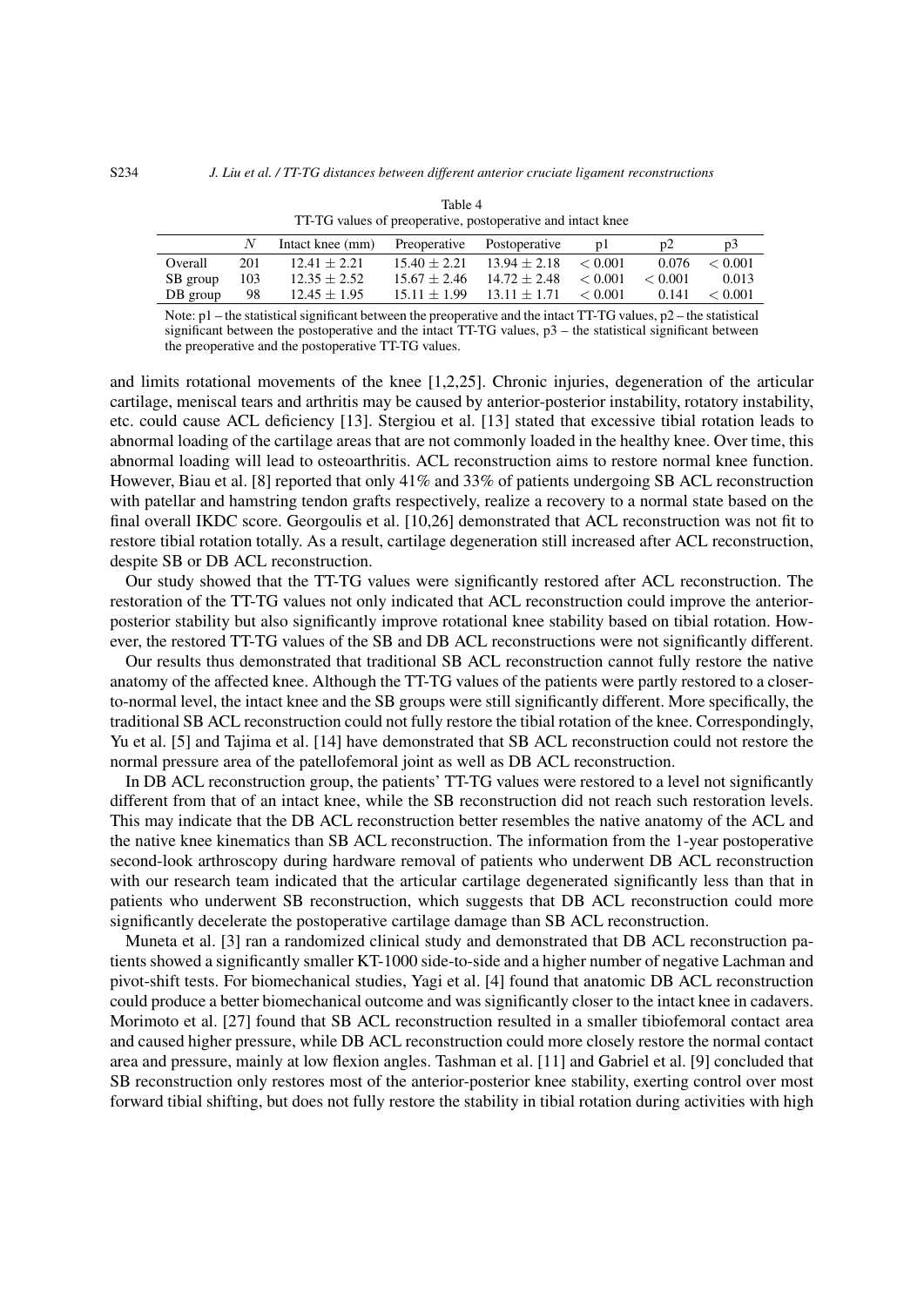functional demands. These findings indicated that DB ACL reconstruction could more closely restore the anatomy of a normal ACL.

Dejour et al. [\[28\]](#page-8-16) revealed four anatomical factors related to patellofemoral disorders: trochlear dysplasia, quadriceps dysplasia, patella alta and increased TT-TG distance. A medialized trochlear groove in the case of trochlear dysplasia or a lateralised tibial tuberosity could increase TT-TG distance. The restoration of the TT-TG value to a level not significantly different from that of an intact knee after DB ACL reconstruction in our study could indicated that the rotational and medial-lateral relationship of the tibiofemoral joint was better restored with DB ACL reconstruction than with SB ACL reconstruction.

Hsieh et al.'s study [\[29\]](#page-8-17), supported by the observation of Shin et al. [\[30\]](#page-8-18) in an *in vivo* kinematic study, showed that removal of the ACL might lead to a significant increase in anterior translation and valgus rotation of the tibia and in lateral tilt and lateral shift of the patella. Intra-articular reconstruction could restore these to levels similar to the intact knee in a cadaveric study. The findings of our study showed that the TT-TG value is enlarged in an ACL ruptured knee and is restored after ACL reconstruction, indicating the restoration of tibial rotation. However, during *in vivo* weight-bearing activity, Van de Velde et al. [\[31\]](#page-8-19) showed that abnormal patellar rotation, tilt, and lateral shift in cartilage contact persisted after SB ACL reconstruction. These persistent abnormalities of the patellofemoral contact characteristics and motion may be associated with that patellofemoral cartilage degeneration continued to aggravate after ACL reconstruction. We also found that the TT-TG value is not fully restored after SB ACL reconstruction. The relationship between contact characteristics and articular cartilage metabolism is currently unclear. The lateralization of the patella, along with the corresponding changes in the patellofemoral contact area and pressure, may affect articular cartilage adversely. By restoring the TT-TG value to a normal level after DB ACL reconstruction, the lateralization of the patella should also be restored.

Tajima et al. [\[14\]](#page-8-2) studied the patellofemoral joint contact area and pressure after ACL reconstruction and concluded that DB ACL reconstruction restores the patellofemoral joint contact area and contact pressures better than SB ACL reconstruction. Several studies have also demonstrated that anatomic DB ACL reconstruction can restore the anterior tibial translation and rotational stability of the tibiofemoral joint more effectively than SB ACL reconstruction [\[1](#page-7-0)[,4](#page-7-8)[,6,](#page-7-10)[14](#page-8-2)[,26,](#page-8-14)[27](#page-8-15)[,31](#page-8-19)[–33\]](#page-9-0). This should also be observed when improving patellofemoral kinematics, as the patellofemoral joint is linked to the tibiofemoral joint closely.

There were no relevant literatures about TT-TG values for different ACL reconstruction technologies. Goutallier et al. [\[23\]](#page-8-11) proposed to measure the TT-TG between the most anterior point of the tibial tuberosity and the deepest bony point of the trochlear groove using perpendicular lines to the tangent of the bony borders of the posterior condyles on axial CT scans. Dejour et al. [\[28\]](#page-8-16) measured the normal mean value of the TT-TG to be 12.7 mm, which agrees with our finding of the intact knee with a mean TT-TG of 12.41  $\pm$  2.21 mm. The golden standard method for measuring TT-TG distance is by CT scan [\[28\]](#page-8-16). However, the preoperative TT-TG values were measured from the patients' preoperative MRI to prevent patients from X-ray exposure within a short interval. Schoettle et al. [\[24\]](#page-8-12) demonstrated that CT scan measurements were highly correlated to MRI scan ones of the TT-TG, with an inter-method reliability of 86% and an inter-person reliability of 82%. Patients with patellofemoral disorder or patellar dislocation were excluded from this study to omit the possible effects of abnormal anatomy.

# 6. Conclusion

The enlarged TT-TG values from a ruptured ACL were significantly restored after ACL reconstruction. However, the TT-TG values after SB reconstruction were still significantly larger than in the intact knees.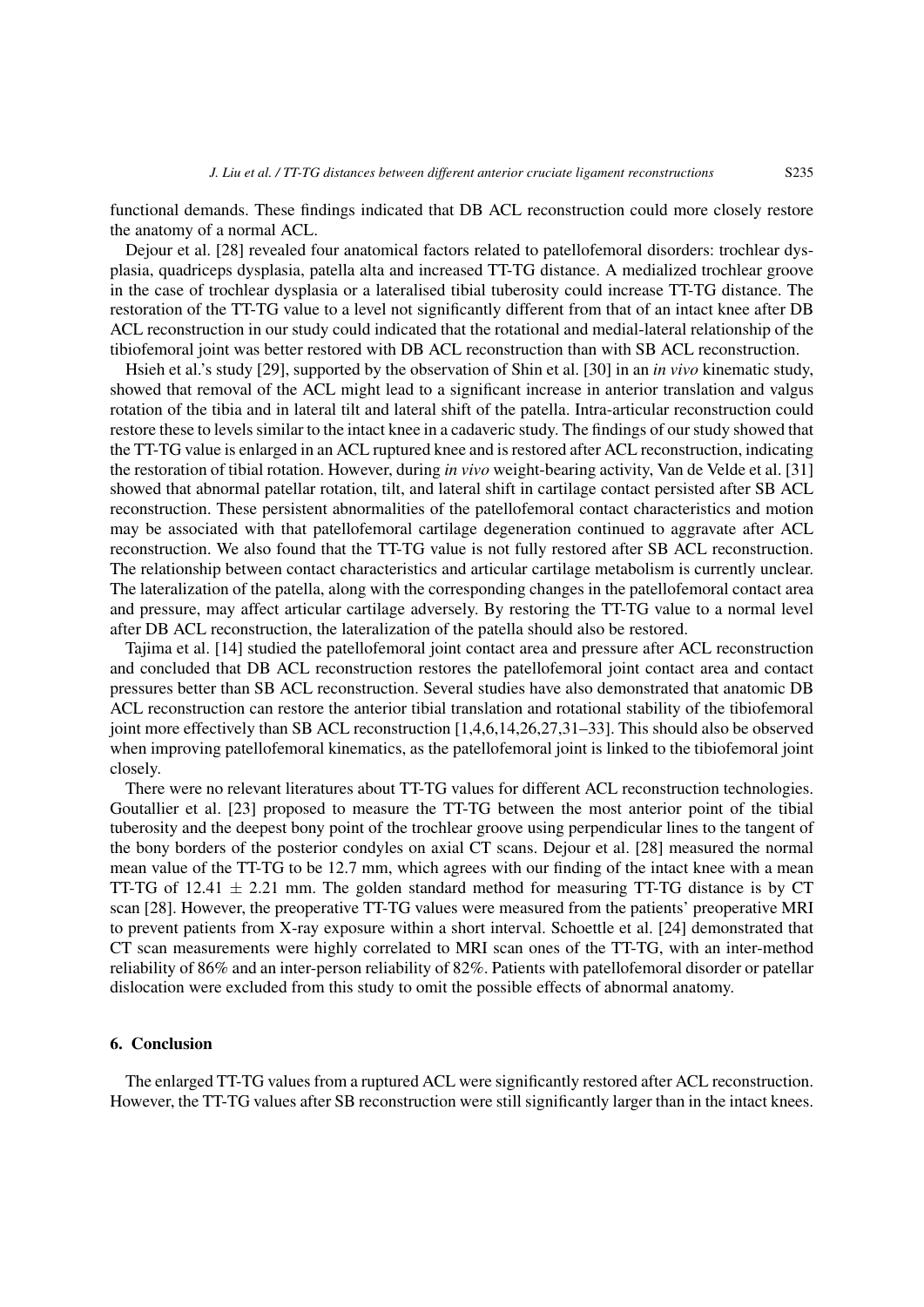## S236 *J. Liu et al. / TT-TG distances between different anterior cruciate ligament reconstructions*

No significant difference was found between the postoperative TT-TG of the DB group and the intact knee. The native TT-TG value of the knee was much closer to that after DB reconstruction. Therefore, in order to restore patellofemoral joint stability better, avoiding the occurrence of osteoarthritis caused by patellofemoral cartilage injury after operation, we prefer anterior cruciate ligament double-bundle reconstruction as the choice of clinical operation.

## Acknowledgments

This work was supported by the National Natural Science Foundation of China (Grant no. 81560374), and the Inner Mongolia Autonomous Region Natural Science Foundation of China (Grant nos. 2016MS0880, 2017MS08136, 2017MS08149, 2017MS08142 and 2018BS08002). We thank the American Journal Experts for their language editing, which greatly improved the manuscript.

# Conflict of interest

None to report.

# References

- <span id="page-7-0"></span>[1] Fu FH, Bennett CH, Lattermann C, Ma CB. Current trends in anterior cruciate ligament reconstruction. Part 1: Biology and biomechanics of reconstruction. The American Journal of Sports Medicine 1999; 27(6): 821-830. doi: 10.1177/03635465990270062501.
- <span id="page-7-1"></span>[2] Lam MH, Fong DT, Yung P, Ho EP, Chan WY, Chan KM. Knee stability assessment on anterior cruciate ligament injury: Clinical and biomechanical approaches. Sports Medicine, Arthroscopy, Rehabilitation, Therapy & Technology: SMARTT 2009; 1(1): 20. doi: 10.1186/1758-2555-1-20.
- <span id="page-7-2"></span>[3] Muneta T, Koga H, Mochizuki T, Ju YJ, Hara K, Nimura A, et al. A prospective randomized study of 4-strand semitendinosus tendon anterior cruciate ligament reconstruction comparing single-bundle and double-bundle techniques. Arthroscopy: the journal of arthroscopic & related surgery: official publication of the Arthroscopy Association of North America and the International Arthroscopy Association 2007; 23(6): 618-628. doi: 10.1016/j.arthro.2007.04.010.
- <span id="page-7-8"></span>[4] Yagi M, Kuroda R, Nagamune K, Yoshiya S, Kurosaka M. Double-bundle ACL reconstruction can improve rotational stability. Clinical Orthopaedics and Related Research 2007; 454: 100-107. doi: 10.1097/BLO.0b013e31802ba45c.
- <span id="page-7-5"></span>[5] Yu JK, Ao YF, Yu CL, Luo H, Gong X, Chen LX, et al. Anatomic and clinical study on 4-bone-tunnel double-bundle anterior cruciate ligament. Zhonghua Yi Xue Za Zhi 2009; 89(29): 2019-2024.
- <span id="page-7-10"></span>[6] Zantop T, Petersen W, Sekiya JK, Musahl V, Fu FH. Anterior cruciate ligament anatomy and function relating to anatomical reconstruction. Knee Surgery, Sports Traumatology, Arthroscopy: Official Journal of the ESSKA 2006; 14(10): 982-992. doi: 10.1007/s00167-006-0076-z.
- <span id="page-7-3"></span>[7] Yu JK. [Comparative study on the clinic effects of arthroscopic reconstructions of single-bundle and double-bundle anterior cruciate ligament]. Zhongguo Gu Shang = China Journal of Orthopaedics and Traumatology 2016; 29(5): 391- 396.
- <span id="page-7-6"></span>[8] Biau DJ, Tournoux C, Katsahian S, Schranz P, Nizard R. ACL reconstruction: a meta-analysis of functional scores. Clinical Orthopaedics and Related Research 2007; 458: 180-187. doi: 10.1097/BLO.0b013e31803dcd6b.
- <span id="page-7-4"></span>[9] Gabriel MT, Wong EK, Woo SL, Yagi M, Debski RE. Distribution of in situ forces in the anterior cruciate ligament in response to rotatory loads. Journal of Orthopaedic Research: Official Publication of the Orthopaedic Research Society 2004; 22(1): 85-89. doi: 10.1016/s0736-0266(03)00133-5.
- <span id="page-7-7"></span>[10] Georgoulis AD, Ristanis S, Chouliaras V, Moraiti C, Stergiou N. Tibial rotation is not restored after ACL reconstruction with a hamstring graft. Clinical Orthopaedics and Related Research 2007; 454: 89-94. doi: 10.1097/BLO.0b013 e31802b4a0a.
- <span id="page-7-9"></span>[11] Tashman S, Collon D, Anderson K, Kolowich P, Anderst W. Abnormal rotational knee motion during running after anterior cruciate ligament reconstruction. The American Journal of Sports Medicine 2004; 32(4): 975-983. doi: 10.1177/0363546503261709.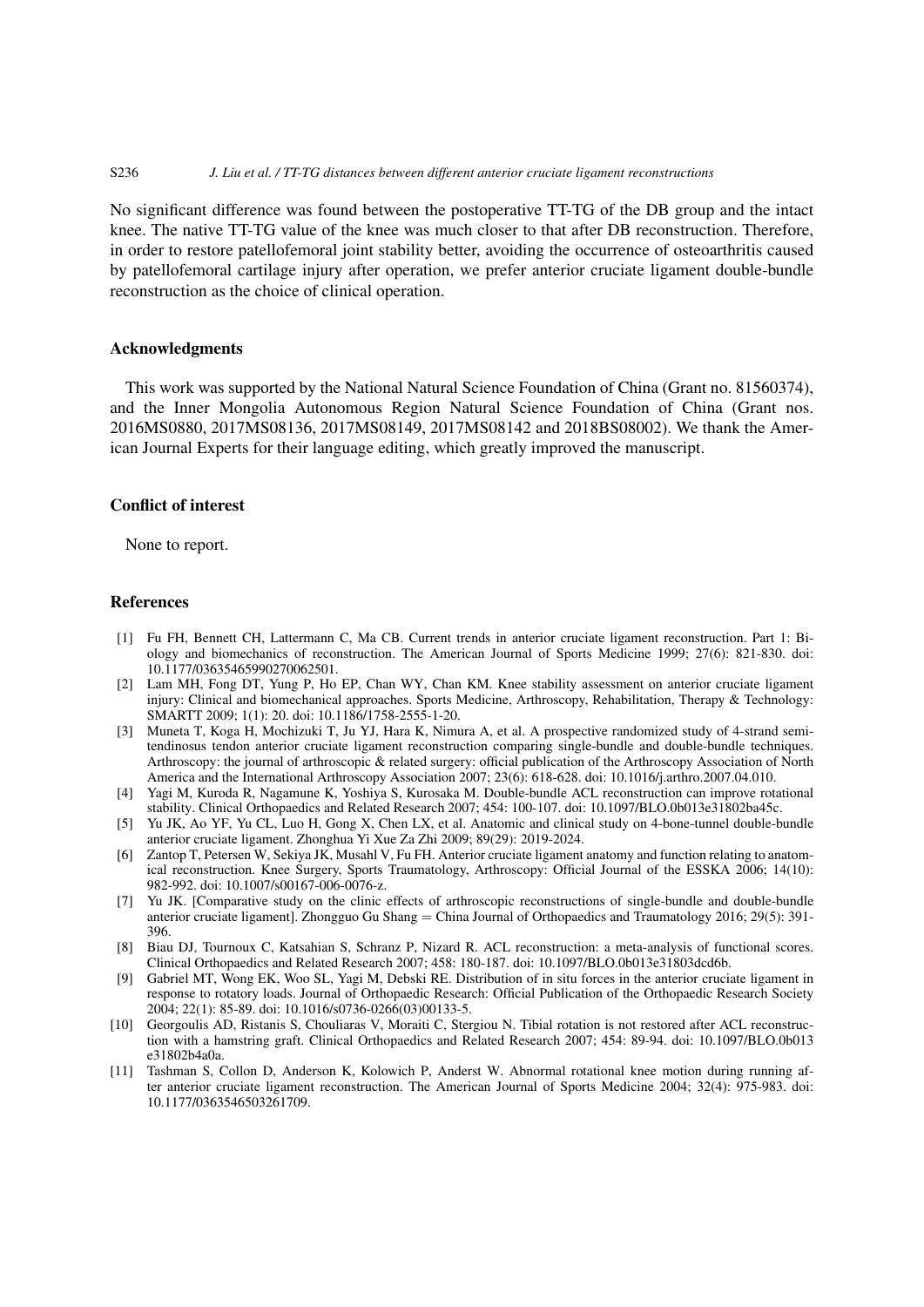- <span id="page-8-0"></span>[12] Woo SL, Kanamori A, Zeminski J, Yagi M, Papageorgiou C, Fu FH. The effectiveness of reconstruction of the anterior cruciate ligament with hamstrings and patellar tendon. A cadaveric study comparing anterior tibial and rotational loads. The Journal of Bone and Joint Surgery American Volume 2002; 84-a(6): 907-914.
- <span id="page-8-1"></span>[13] Stergiou N, Ristanis S, Moraiti C, Georgoulis AD. Tibial rotation in anterior cruciate ligament (ACL)-deficient and ACL-reconstructed knees: a theoretical proposition for the development of osteoarthritis. Sports Medicine (Auckland, NZ) 2007; 37(7): 601-613.
- <span id="page-8-2"></span>[14] Tajima G, Iriuchishima T, Ingham SJ, Shen W, van Houten AH, Aerts MM, et al. Anatomic double-bundle anterior cruciate ligament reconstruction restores patellofemoral contact areas and pressures more closely than nonanatomic single-bundle reconstruction. Arthroscopy: The journal of arthroscopic & related surgery: official publication of the Arthroscopy Association of North America and the International Arthroscopy Association 2010; 26(10): 1302-1310. doi: 10.1016/j.arthro.2010.01.034.
- <span id="page-8-3"></span>[15] Kellgren JH, Lawrence JS. Radiological assessment of osteo-arthrosis. Annals of the Rheumatic Diseases 1957; 16(4): 494-502.
- <span id="page-8-4"></span>[16] Beighton P, Horan F. Orthopaedic aspects of the Ehlers-Danlos syndrome. The Journal of Bone and Joint Surgery British Volume 1969; 51(3): 444-453.
- <span id="page-8-5"></span>[17] Harner CD, Baek GH, Vogrin TM, Carlin GJ, Kashiwaguchi S, Woo SL. Quantitative analysis of human cruciate ligament insertions. Arthroscopy: The Journal of Arthroscopic & Related Surgery: Official Publication of the Arthroscopy Association of North America and the International Arthroscopy Association 1999; 15(7): 741-749.
- <span id="page-8-6"></span>[18] Staubli HU, Rauschning W. Tibial attachment area of the anterior cruciate ligament in the extended knee position. Anatomy and cryosections *in vitro* complemented by magnetic resonance arthrography *in vivo*. Knee surgery, sports traumatology, arthroscopy: Official Journal of the ESSKA 1994; 2(3): 138-146.
- <span id="page-8-7"></span>[19] Gong X, Jiang D, Wang YJ, Wang J, Ao YF, Yu JK. Second-look arthroscopic evaluation of chondral lesions after isolated anterior cruciate ligament reconstruction: single-versus double-bundle reconstruction. The American Journal of Sports Medicine 2013; 41(10): 2362-2367. doi: 10.1177/0363546513496064.
- <span id="page-8-8"></span>[20] Leung KK, Yu JK, Luo H, Ao YF, Wang JQ, Cui GQ, et al. The position of the posterolateral bundle femoral tunnel during arthroscopic double-bundle anterior cruciate ligament reconstruction: a cadaveric study. Arthroscopy: the Journal of Arthroscopic & Related Surgery: Official Publication of the Arthroscopy Association of North America and the International Arthroscopy Association 2011; 27(7): 959-964. doi: 10.1016/j.arthro.2011.02.023.
- <span id="page-8-9"></span>[21] Miao Y, Yu JK, Ao YF, Zheng ZZ, Gong X, Leung KK. Diagnostic values of 3 methods for evaluating meniscal healing status after meniscal repair: comparison among second-look arthroscopy, clinical assessment, and magnetic resonance imaging. The American Journal of Sports Medicine 2011; 39(4): 735-742. doi: 10.1177/0363546510388930.
- <span id="page-8-10"></span>[22] Miao Y, Yu JK, Zheng ZZ, Yu CL, Ao YF, Gong X, et al. MRI signal changes in completely healed meniscus confirmed by second-look arthroscopy after meniscal repair with bioabsorbable arrows. Knee Surgery, Sports Traumatology, Arthroscopy: Official Journal of the ESSKA 2009; 17(6): 622-630. doi: 10.1007/s00167-009-0728-x.
- <span id="page-8-11"></span>[23] Goutallier D, Bernageau J, Lecudonnec B. [The measurement of the tibial tuberosity. Patella groove distanced technique and results (author's transl)]. Revue de Chirurgie Orthopedique et Reparatrice de l'appareil Moteur 1978; 64(5): 423-428.
- <span id="page-8-12"></span>[24] Schoettle PB, Zanetti M, Seifert B, Pfirrmann CW, Fucentese SF, Romero J. The tibial tuberosity-trochlear groove distance; a comparative study between CT and MRI scanning. The Knee 2006; 13(1): 26-31. doi: 10.1016/j.knee.2005. 06.003.
- <span id="page-8-13"></span>[25] Brown CH, Jr., Carson EW. Revision anterior cruciate ligament surgery. Clinics in Sports Medicine 1999; 18(1): 109- 171.
- <span id="page-8-14"></span>[26] Georgoulis AD, Ristanis S, Moraiti CO, Paschos N, Zampeli F, Xergia S, et al. ACL injury and reconstruction: Clinical related *in vivo* biomechanics. Orthopaedics & Traumatology, Surgery & Research: OTSR 2010; 96(8 Suppl): S119-128. doi: 10.1016/j.otsr.2010.09.004.
- <span id="page-8-15"></span>[27] Morimoto Y, Ferretti M, Ekdahl M, Smolinski P, Fu FH. Tibiofemoral joint contact area and pressure after single- and double-bundle anterior cruciate ligament reconstruction. Arthroscopy: The Journal of Arthroscopic & Related surgery: Official Publication of the Arthroscopy Association of North America and the International Arthroscopy Association 2009; 25(1): 62-69. doi: 10.1016/j.arthro.2008.08.014.
- <span id="page-8-16"></span>[28] Dejour H, Walch G, Nove-Josserand L, Guier C. Factors of patellar instability: an anatomic radiographic study. Knee Surgery, Sports Traumatology, Arthroscopy: Official Journal of the ESSKA 1994; 2(1): 19-26.
- <span id="page-8-17"></span>[29] Hsieh CH, Chen JC. Acute dislocation of the proximal tibiofibular joint. The Journal of Orthopaedic and Sports Physical Therapy 2009; 39(11): 826. doi: 10.2519/jospt.2009.0414.
- <span id="page-8-18"></span>[30] Shin CS, Chaudhari AM, Andriacchi TP. Valgus plus internal rotation moments increase anterior cruciate ligament strain more than either alone. Medicine and Science in Sports and Exercise 2011; 43(8): 1484-1491. doi: 10.1249/MSS. 0b013e31820f8395.
- <span id="page-8-19"></span>[31] Van de Velde SK, Bingham JT, Hosseini A, Kozanek M, DeFrate LE, Gill TJ, et al. Increased tibiofemoral cartilage contact deformation in patients with anterior cruciate ligament deficiency. Arthritis and Rheumatism 2009; 60(12): 3693- 3702. doi: 10.1002/art.24965.